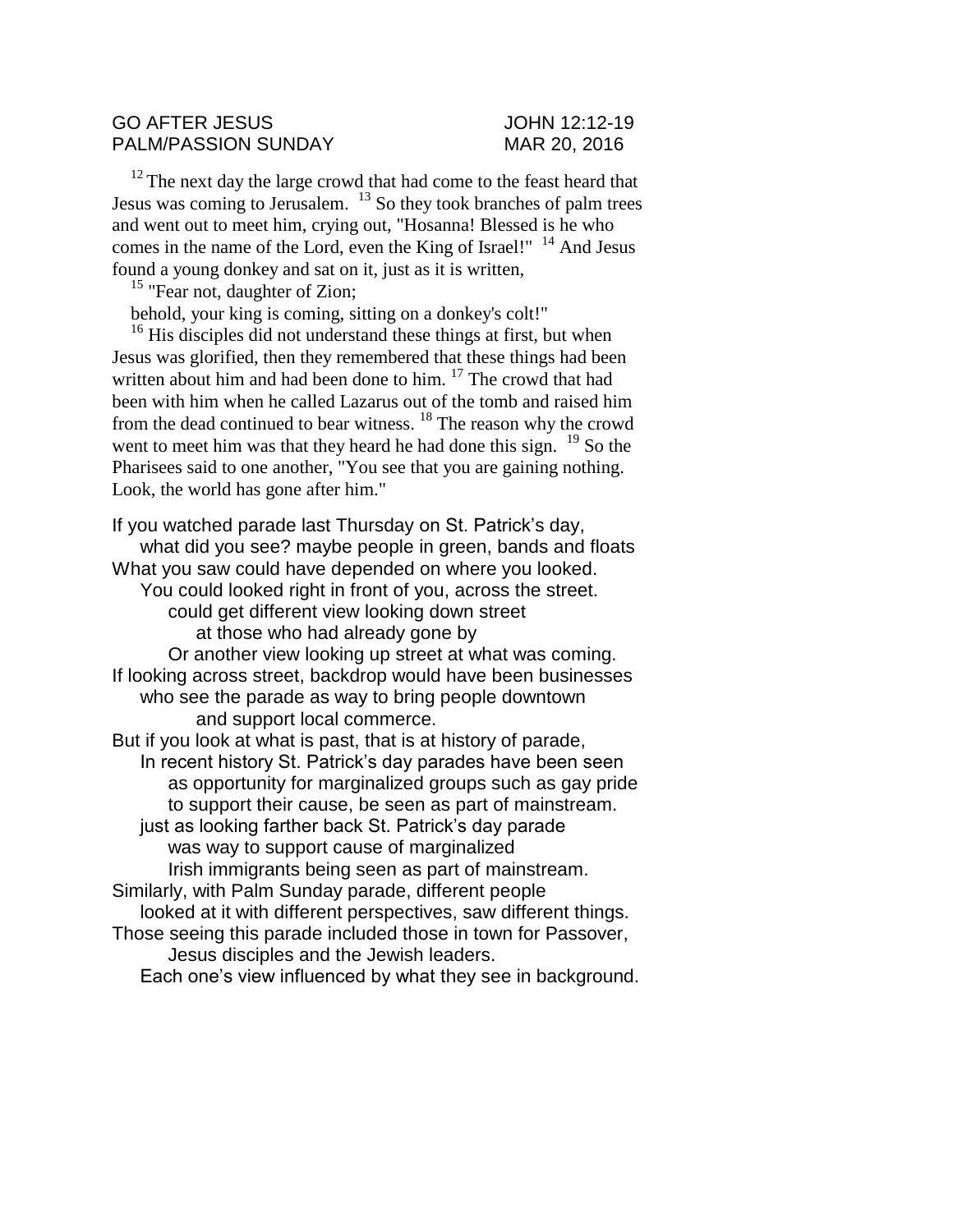## A GROUP LOOKS ON AT APPARENT BENEFITS A GROUP LOOKS BACK TO IMPORTANT BLESSINGS A GROUP LOOKS AHEAD TO ULTIMATE RESULTS

### A GROUP LOOKS ON AT APPARENT BENEFITS

 $12$ <sup>12</sup> The next day the large crowd that had come to the feast heard that Jesus was coming to Jerusalem.<sup>13</sup> So they took branches of palm trees and went out to meet him, crying out, "Hosanna! Blessed is he who comes in the name of the Lord, even the King of Israel!"

Backdrop for this parade was Jerusalem, where huge crowd has gathered for Passover. Jerusalem is where temple is, monument of Jewish identity. It was also capital of ancient nation of Israel. Historical background of Passover celebration is Exodus from Egypt, where they had been oppressed people, to freedom and independence. Recently they have been under control of Roman empire, but not too long ago, they were independent for while and their national symbol, like flag, was palm branch. Now this crowd has come out to see Jesus. because of miracles they have heard he did. One of his miracles, witnessed by a huge crowd was miraculously feeding 5000, which reminded them of manna Israel got in wilderness after Passover. Many who were there wanted to make Jesus king in hopes he would continue to provide for them. Some of those may have been in this crowd. So, what does this crowd see in this parade? the hope that God, the Lord, would provide for their everyday needs like freedom and food. We can relate. We also pray for our daily bread. Today there are also crowds, at political rallies, thinking about how am I doing today in view of backdrop of latest news about terrorism, immigration, stock market, etc. As we come to worship, like those at Passover, our thoughts and prayers include immediate concerns, like our kids, health, jobs, paying the bills, relationships with coworkers and friends. These things are in front of our faces every day and are important to God who cares for us every day.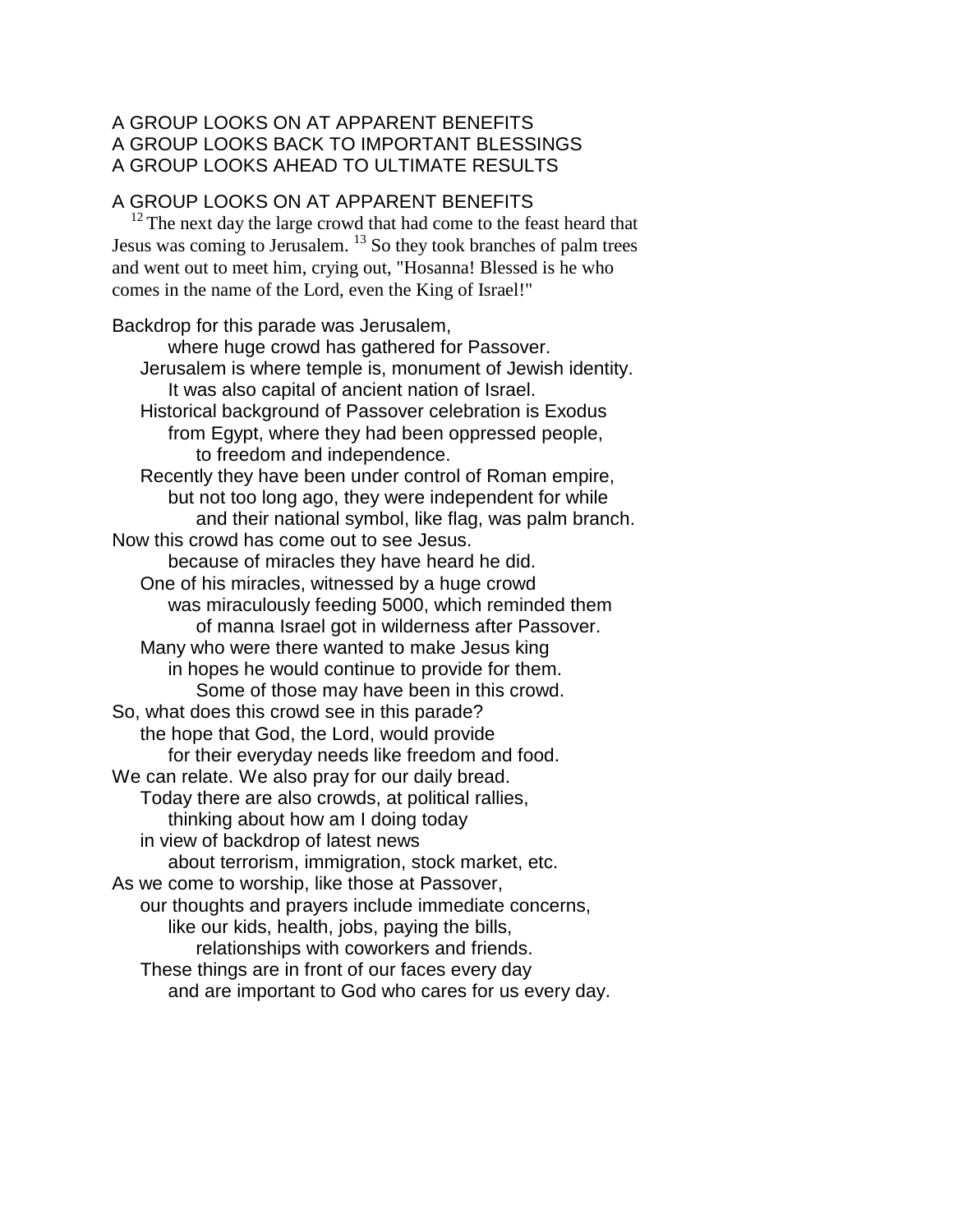But there is also more, as there is more to Passover parade because daily concerns point to deeper issues & problems.

Sometimes even celebrations include hints

something is not quite right in the long run, like happy birth of a baby but with a birth defect. or wedding of bride or groom whose behavior

sometimes shows hints of being angry or afraid.

At Palm Sunday parade, the odd thing is what Jesus is riding, because of which…

### A GROUP LOOKS BACK TO IMPORTANT BLESSINGS

 $14$  And Jesus found a young donkey and sat on it, just as it is written, <sup>15</sup> "Fear not, daughter of Zion;

behold, your king is coming, sitting on a donkey's colt!"

<sup>16</sup> His disciples did not understand these things at first, but when Jesus was glorified, then they remembered that these things had been written about him and had been done to him. <sup>17</sup> The crowd that had been with him when he called Lazarus out of the tomb and raised him from the dead continued to bear witness. <sup>18</sup> The reason why the crowd went to meet him was that they heard he had done this sign.

Some watching this parade are looking back to the past.

Just recently, just over the hill in Bethany,

Jesus has raised Lazarus from the dead.

Within big crowd at Passover is small crowd that saw it. Everyone is still talking about it.

This is one of big reasons people are here to see Jesus. Not only is he able to provide for needs of daily life. He is able to give life itself.

But if Jesus is this great, why, in parade honoring him, is he riding on a little donkey, not a chariot or a charger? Even his own disciples, the small group within Jesus' followers, don't understand this until later when the look farther back and remember the prophecy in Zechariah 9 about king coming on young donkey because he is humble, and comes not to overthrow current oppressor and bring personal independence & provide for today but to bring lasting peace to all people. this is reminiscent of Solomon, whose name means peace, who rode to coronation on his father's donkey because he took kingdom not by force but by right.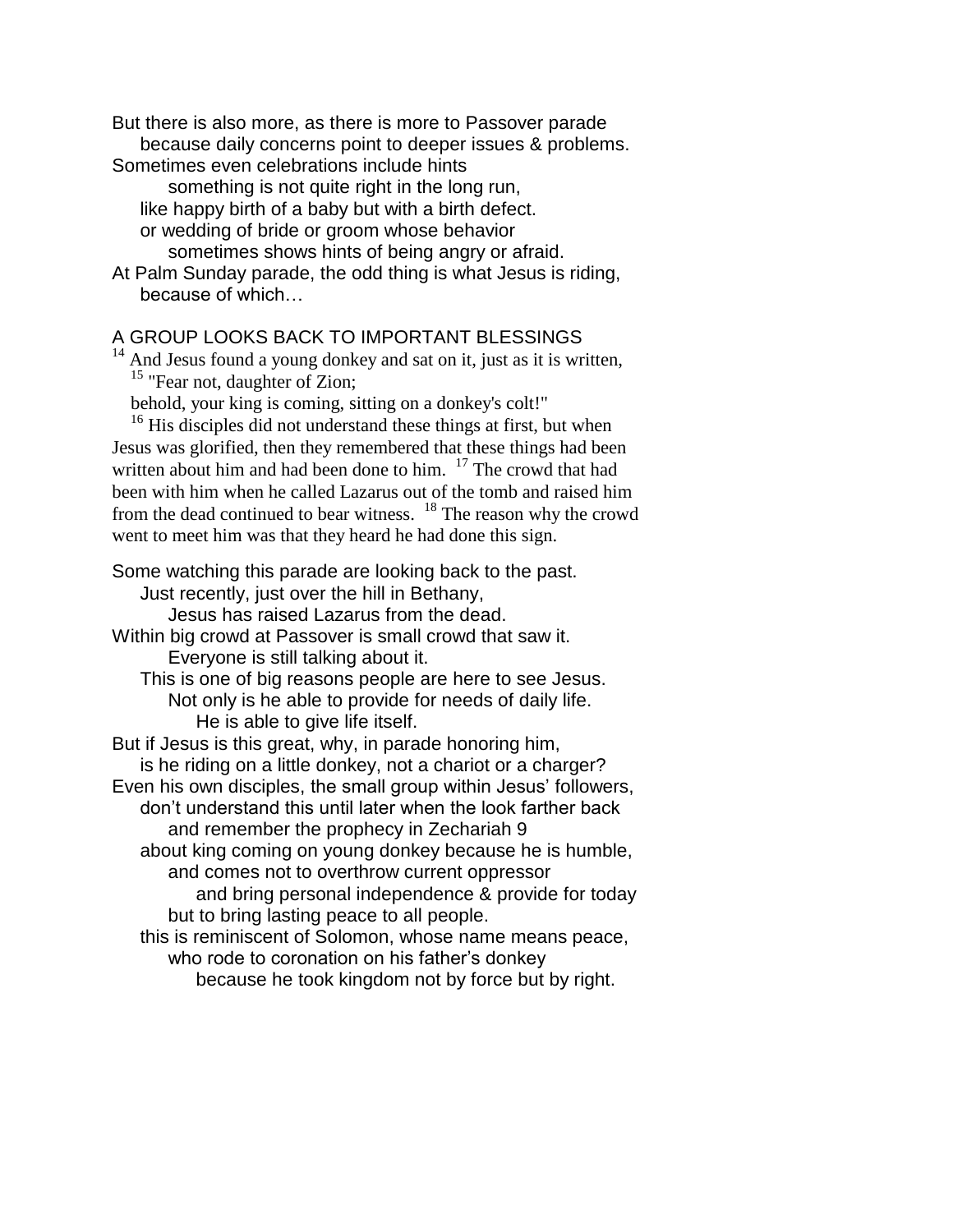Disciples may have been reminded of this verse by Jesus himself when after resurrection he explained from scripture why everything happened as it did. His coming humbly, carried by a donkey, was just part of his journey to his humiliation on the cross where he was the beast of burden carrying our sins. He came not just to receive our praise but our punishment because this was the only way to free us not from untrustworthy dictators or demagogues but from temptations & taunts of worse despot: devil. and sustain our lives not just with daily food but with daily forgiveness. Yes, he had raised Lazarus from the dead, but he would die again, and then what? Jesus came not just to help us survive our daily battles

but to win the final victory in the great war with all evil. John points to this in our text as…

# A GROUP LOOKS AHEAD TO ULTIMATE RESULTS

<sup>19</sup> So the Pharisees said to one another, "You see that you are gaining nothing. Look, the world has gone after him."

Probably smallest crowd watching parade is Jesus' enemies. They are not looking back but forward. They foresee people following Jesus instead of them, but worse, crowds seeing Jesus as a king starting revolt, put down with force by Romans, with result that they lose their positions and possibly all their freedoms and the temple as well. which is why they go after Jesus as they do, to stop him. But while they think they are looking at the big picture, they are not looking far enough forward. When they say whole world has gone after him, they don't realize how true this is. Jesus has come to save not just you & me & small crowd here from fear and sin so we can have God's love & presence throughout this lifetime but to save everyone in whole history of world and bring us to the crowd before his throne forever. So we can be part of great crowd from every nation & language dressed in white, holding palm branches in hand, having been brought through the great tribulation.